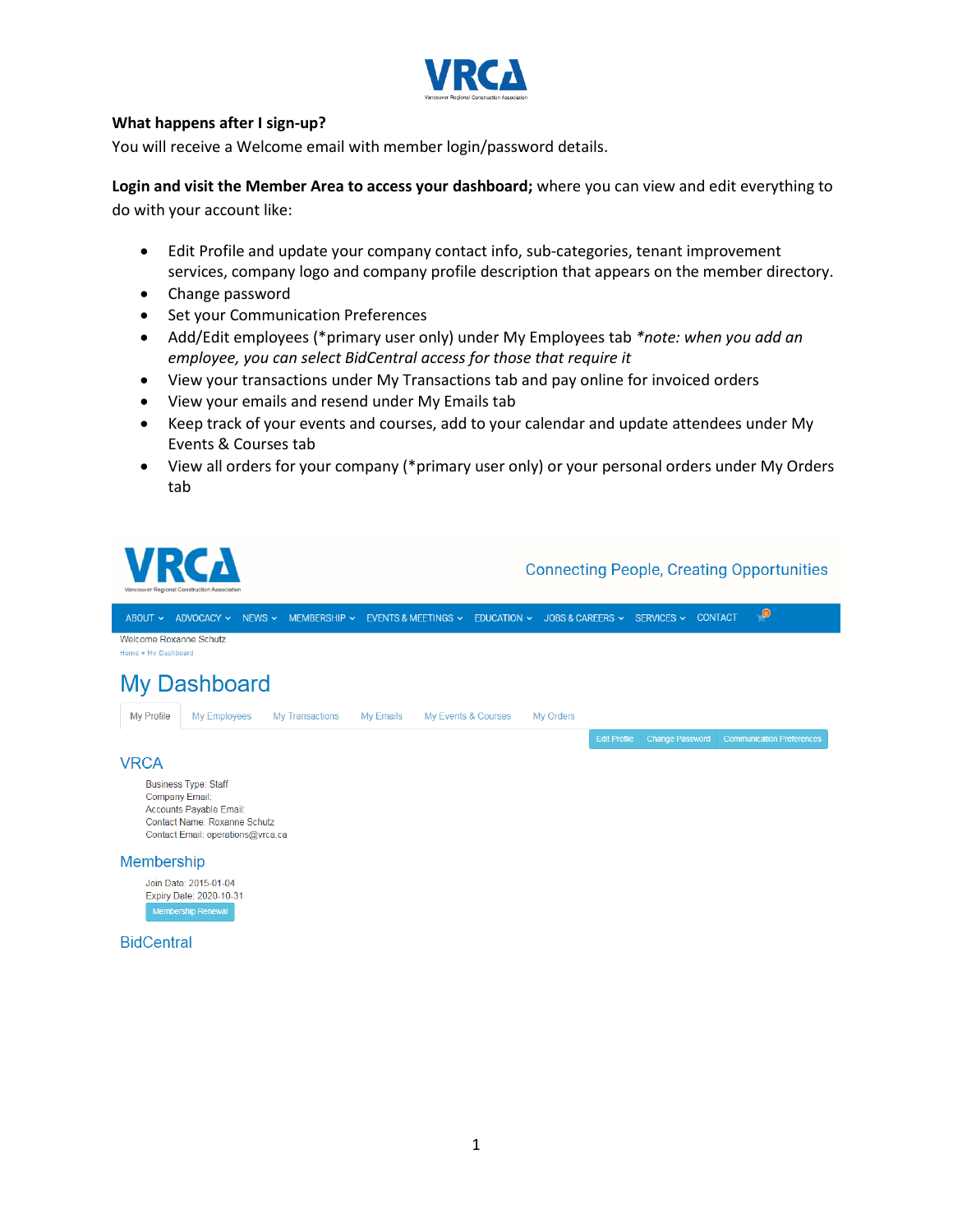

**Login and visit the Member Area to access the Member Directory;** where you can search for other VRCA members by keyword(s), Business Category, Tenant Improvement services, alphabetically or by sub-category!

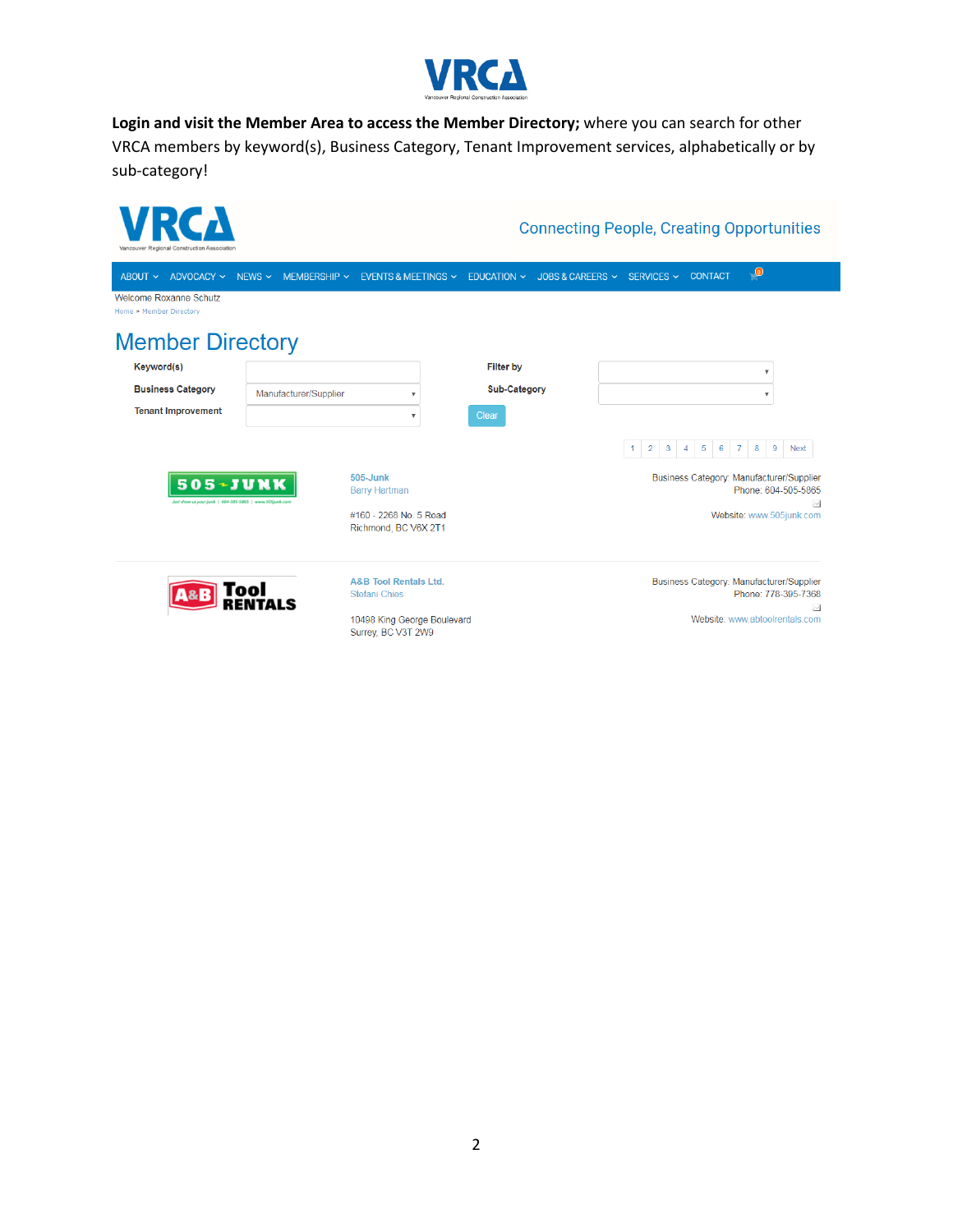

## Click on the Company Name to learn more about their business (\*Updated by members via their

company profile);

# 505-Junk

#160 - 2268 No. 5 Road Richmond, BC V6X 2T1

#### Contact:

 $\sim$ 

**Barry Hartman** Tel: 604-505-5865 Email Web site

**Business Category: Manufacturer/Supplier** 

Sub Category: Waste & Refuse

#### **Company Profile:**

505-Junk is reinventing the junk removal experience so it is a more transparent and economical solution for commercial clients.

We work with various property managers, project managers, and superintendents to ensure we deliver our service on time and on budget. It is our mission to continuously find ways to increase efficiency and reduce the overall cost of commercial waste removal.

# Benefits of using our service:

- . We have Measurement Canada-certified scales built into our trucks.
- Our teams are trained and uniformed professionals.
- We are fully insured, including general liability and Worker's Compensation.
- We remove your junk from wherever it's located.
- . You only pay for the weight that we take away.
- Whenever possible, we recycle what we take away.
- . Your employees can focus on what they do best and leave junk removal to us.
- We can provide same-day service including weekends.